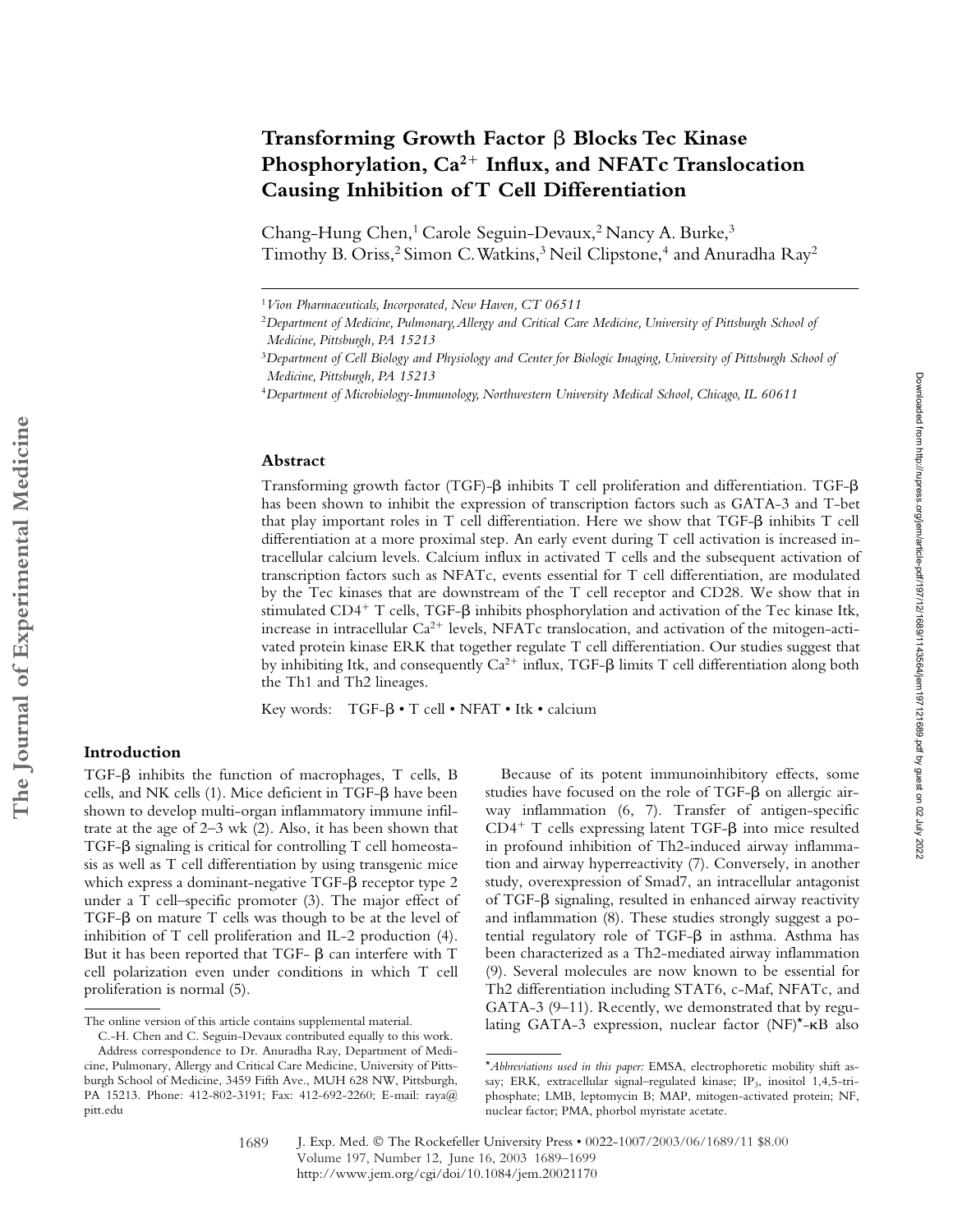plays a critical role in Th2 differentiation (12). The activation of these factors appears to be regulated by signaling through TCR, costimulatory molecules, and the IL-4 receptor (10, 13, 14), indicating the requirement for multiple signaling events for efficient Th2 differentiation. T cell differentiation along the Th1 lineage is similarly regulated by specific transcription factors, among which T-bet, expressed in a lineage-specific fashion, plays an essential role in IFN- $\gamma$  production (15, 16). Although it is well recog $nized$  that TGF- $\beta$  suppresses T cell–mediated immune responses, whether  $TGF-\beta$  targets upstream pathways that prime for T cell differentiation along either lineage, has not been investigated. Here, we show that  $TGF-\beta$  can interfere with critical upstream signaling events such as Tec kinase phosphorylation and  $Ca^{2+}$  mobilization that are critical for T cell differentiation.

### **Materials and Methods**

**The Journal of Experimental Medicine**

The Journal of Experimental Medicine

Antibodies and Reagents. Anti-CD28 (37.51), anti-CD3 $\varepsilon$  (145– 2C11) were purchased from BD Biosciences. Anti-STAT6, anti-GATA-3, anti-NFATc1, anti Txk (Rlk), anti-Oct-1, and anti-CREB-1 were obtained from Santa Cruz Biotechnology, Inc. Anti-Itk (2F12, monoclonal antibody), anti-Itk (rabbit polyclonal), and anti-phosphotyrosine (4G10) were purchased from Upstate Biotechnology. Anti-phospho-ZAP-70, anti-ZAP-70, anti-phospho-Lck, anti-Lck, anti-phospho–extracellular signal– regulated kinase (ERK), anti-ERK, anti-phospho-JNK, anti-JNK, and anti-phospho-GSK-3 were purchased from Cell Signaling. The rabbit anti-murine Rlk antiserum used to immunoprecipitate Rlk was provided by Dr. Pamela Schwartzberg (National Institutes of Health, Bethesda, MD) and its specificity described previously (17). Rabbit anti–mouse antibody was obtained from Sigma-Aldrich and goat anti–mouse from Jackson ImmunoResearch Laboratories. Anti-T-bet antibody was provided by Dr. Laurie Glimcher (Harvard School of Public Health, Boston, MA).

*Cytokine Assays.* Cytokine concentrations were measured by ELISA using commercially available kits: IL-2, and IL-5 (Endogen), IL-13, IL-4, and IFN- $\gamma$  (R&D Systems). For intracellular cytokine staining, purified spleen  $CD4^+$  T cells were stimulated with plate-bound anti-CD3 and anti-CD28 for 72 h. After blocking of Fc receptors with excess mouse Fc Block™ (2.4G2),  $10^6$  CD4<sup>+</sup> T cells were cell surface stained with Peridinin Chlorophyll-a Protein-anti–mouse CD4 (RM4–5). Fixation and permeabilization was done using reagents from the Cytofix-Cytoperm Plus kit with the Golgi-plug protocol. Allophycocyanin-anti–mouse IL-4 (11B11) and Phycoerythrin-anti–mouse IL-5 (TRFK-5) were added to permeabilized cells (30 min on ice) for the staining of cytoplasmic IL-4 and IL-5, respectively. Samples were analyzed by flow cytometry using FACSCalibur™ and CELLQuest™ software (BD Biosciences) and the frequency of cytokine-positive cells was obtained by subtracting the value obtained with the respective isotype controls. All antibodies and reagents were purchased from BD Biosciences.

*Preparation of Nuclear Extracts, Immunoblot Analysis, and Electrophoretic Mobility Shift Assay.* CD4<sup>+</sup> T cells were stimulated with immobilized anti-CD3 (1  $\mu$ g/ml) and anti-CD28 (1  $\mu$ g/ml) and IL-2 (50 U/ml) in the presence of IL-4 (200 U/ml; Becton Dickinson) and anti-IFN- $\gamma$  (XMG1.2) for Th2 differentiation or IL-12 (5 ng/ml; R&D Systems) and anti-IL-4 (4  $\mu$ g/ml; Bec-

ton Dickinson) for Th1 differentiation with or without of TGF- $\beta$  (50 pM). Nuclear extracts were prepared at the indicated time points and used for electrophoretic mobility shift assay (EMSA) or Western blot analysis essentially as described previously (12, 18–20).

*Retroviral Infections of Primary Murine CD4 T Cells.* The retroviral plasmid construct pMSCV-caNFATC1-H-2Kk (caNFATc1), and methods for retrovirus production and infection have been described previously  $(21)$ . CD4<sup>+</sup> T cells were stimulated under neutral conditions with anti-CD3 and anti-CD28 and infected at 24 and 48 h after activation by centrifugation at 2,000 rpm for 1.5 h at room temperature with 1.5 ml viral supernatants (containing 6  $\mu$ g/ml polybrene [Sigma-Aldrich] and 10  $\mu$ g/ml mIL-2). The viral supernatant was removed after the spin infection and replaced with medium containing 10  $\mu$ g/ml murine IL-2. The expression of green fluorescent protein (GFP) in infected  $CD4^+$  T cells was determined by  $FACS^{\circledast}$  analysis and over 40% of the cells were found to be infected. The infected  $CD4^+$  T cells were then restimulated under Th2 conditions in the presence or absence of TGF- $\beta$ . Nuclear extracts were prepared after 5 d of culture as described previously and culture supernatants were used for cytokine estimation (12, 18, 19).

*In Vitro Kinase Assays.* The Itk kinase assay was performed as described previously (22, 23) with minor modifications. Itk immunocomplexes were washed twice in kinase buffer (Cell Signaling) and then incubated in  $45 \mu l$  of kinase buffer containing 10  $\mu$ Ci of [ $\gamma$ -<sup>32</sup>P] ATP (NEN Life Science Products), 10  $\mu$ M ATP and 5 µg of a peptide (Arg-Arg-Leu-Ile-Glu-Asp-Ala-Glu-Tyr-Ala-Ala-Arg-Gly; Sigma-Aldrich) derived from the sequence surrounding the SRC tyrosine kinase autophosphorylation site. This mixture was incubated for 15 min at room temperature and the reaction was stopped by adding 30% glacial acetic acid. The mixture was then blotted onto phosphocellulose paper and washed 6 times with 1% phosphoric acid. The amount of  $\gamma^{32}P$  incorporated into the peptide was determined by scintillation counting. To immunoprecipitate Rlk, equivalent amounts of whole cell protein were incubated with the rabbit anti-rlk serum for 2 to 4 h at 4°C. The complexes were recovered with protein A-Sepharose (Amersham Biosciences), washed two times with ice cold lysis buffer, and analyzed by Western blotting with the goat anti-rlk antibody (Santa Cruz Biotechnology, Inc.). Rlk kinase assay was performed as described previously using 20  $\mu$ Ci of [ $\gamma$ -<sup>32</sup>P] ATP (NEN Life Science Products) and  $10 \mu M$  ATP and incubating for 15 min at room temperature.(17).

*Measurement of Intracellular Calcium Concentration by Microscopy.* Chambered glass coverslips were washed and first coated with poly l-lysine and next with anti-CD3 and anti-CD28 (1  $\mu$ g/ml). The coverslips were extensively washed, covered with a thin layer of PBS and stored at 4°C for up to 1 wk before use. Purified CD4<sup>+</sup> T cells were loaded with 2  $\mu$ M Fura2-AM (Molecular Probes) for 30 min at 37°C in serum free medium. The cells were next washed and suspended in HEPES buffered media for imaging. Coverslips coated with antibodies were mounted in a Harvard Systems culture chamber and heated to  $37^{\circ}$ C. Using a  $40\times$  dry High NA objective (0.95), and an Olympus automated microscope, driven by Simple PCI, the upper surface of the coverslip was found and focused. Cells were added to the chamber, and images collected every 10 s using motorized excitation filters at 340 and 380 nm, emission at 510 nm and an Orca 100 camera. The total imaging period for each experiment was 10 min. Using Simple PCI, ratios were calculated for the 340/380 spectra and corrected for background fluorescence.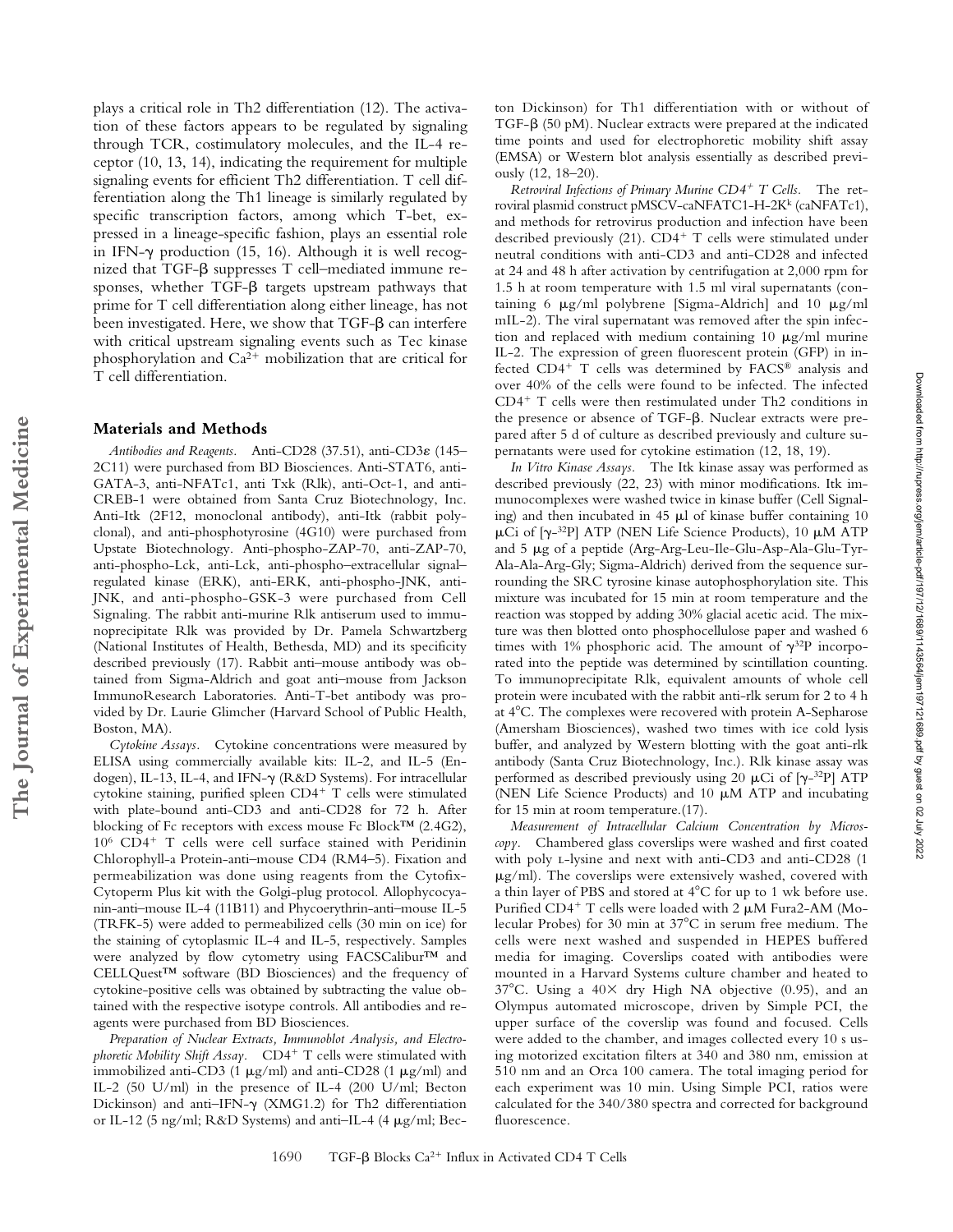*Measurement of Intracellular Ca2 Concentration ([Ca2]i) by Flow Cytometry.* The  $Ca^{2+}$  flux in CD4<sup>+</sup> T cells was examined using Fluo 3-AM essentially as described previously (24). Purified  $CD4+T$  cells were loaded with Fluo 3-AM by incubation for 30 min at room temperature with  $3 \mu M$  Fluo 3-AM in the presence of 0.01% pluronic F-127 in HBSS supplemented with 1% FCS. Loaded  $CD4+T$  cells were washed 4 times and resuspended in a Hepes-buffered saline solution containing 137 mM NaCl, 5 mM KCl, 1 mM  $Na<sub>2</sub>HPO4$ , 5 mM glucose, 1 mM  $CaCl<sub>2</sub>$ , 0.5 mM MgCl<sub>2</sub>, BSA 1 mg/ml, Hepes 10 mM, pH 7.4. The cells were then activated with  $5 \mu$ g each of anti-CD3 and anti-CD28 in HEPES-buffered saline solution for 15 min on ice. The antibody-bound cells were washed and subjected to  $Ca^{2+}$  flux analysis by flow cytometry for 90 s at  $37^{\circ}$ C. Next prewarmed HEPESbuffered saline solution containing 20  $\mu$ g/ml rabbit anti-mouse was added with or without TGF- $\beta$ . [Ca<sup>2+</sup>]i was monitored for the next  $600$  s at  $37^{\circ}$ C and results were analyzed by CELLQuest™.

*Online Supplemental Material.* Videos included as online supplemental material show  $Ca^{2+}$  flux in real time in CD4<sup>+</sup> T cells maintained with or without TGF- $\beta$ . Images were collected every 10 s for a total of 10 min. Online supplemental material is available at http://www.jem.org/cgi/content/full/jem. 20021170/DC1.

#### **Results**

**The Journal of Experimental Medicine**

The Journal of Experimental Medicine

*Impaired Th2 Polarization in the Presence of TGF-β.* We first investigated whether we could set up conditions in which the effect of TGF- $\beta$  on cell proliferation could be dissociated from its effects on T cell differentiation. Toward this end, we stimulated  $CD4^+$  T cells from OVA TCR transgenic mice with antigen (Ag; pOVA323–339) in the presence of various doses of TGF- $\beta$ . Cell proliferation was measured by [3H]thymidine incorporation and IL-2 production was examined. Fig. 1 A shows dose-dependent inhibition of cell proliferation by TGF- $\beta$ . TGF- $\beta$  affected IL-2 production even at the lowest dose of 10 pM (Fig. 1 A, top panel). However, when IL-2 (50 U/ml) was provided in culture, T cell proliferation was sustained even at a dose of 100 pM of TGF- $\beta$  (Fig. 1 A, bottom panel). As a dose of 50 pM TGF- $\beta$  did not interfere with cell proliferation in the presence of exogenously added IL-2, we used this dose in subsequent experiments to investigate its effects on T cell differentiation.

We next investigated the effects of TGF- $\beta$  on Th2 differentiation to identify proximal targets during T cell differentiation.  $CD4^+$  T cells were primed under Th2 conditions with Ag and APCs in the presence or absence of TGF- $\beta$  for 5 d. Cells were then harvested and restimulated for 48 h and Th2 cytokine production was measured. A significant decrease in Th2 cytokine production was observed in the presence of TGF- $\beta$  (Fig. 1 B). These results indicate that  $TGF-\beta$  not only exerts antiproliferative effects on T cells, but even when conditions are conducive to proliferation in the presence of IL-2 in the microenvironment, TGF- $\beta$  is able to inhibit T cell differentiation. When  $CD4^+$  T cells are stimulated to differentiate, several transcription factors important for Th2 differentiation are activated through phosphorylation or dephosphorylation

A Cell proliferation and IL-2 production in the absence of exogenous IL-2



Figure 1. Inhibition of Th2 differentiation by TGF- $\beta$ . (A) CD4<sup>+</sup> T cells from DO11.10 TCR transgenic mice were stimulated with pOVA<sup>323–339</sup> (5  $\mu$ g/ml) and splenic APCs under Th2 differentiating conditions with or without rIL-2 (50 U/ml)  $\pm$  TGF- $\beta$  at different concentrations. On day 3 after stimulation, cells were pulsed with [3H]thymidine and incorporation was measured. The background was subtracted from the results and results were expressed as percent change from baseline. (B)  $CD4^+$  T cells from DO11.10 mice were stimulated with pOVA $323-339$  (5 g/ml) and splenic APCs under Th2 differentiating conditions with or without pOVA<sup>323–339</sup> (5  $\mu$ g/ml) and  $\pm$  TGF- $\beta$  (50 pM). After 5 d, cells were harvested and restimulated at equivalent cell numbers. Supernatants were harvested after 48 h and assayed for the production of IL-5 and IL-13. (C) Nuclear extracts prepared from  $CD4^+$  T cells stimulated in the presence or absence of TGF- $\beta$  during Th2 differentiation were analyzed by immunoblotting with antibodies to STAT6, NFATc, and GATA-3.

events which ultimately result in the presence of transcriptionally competent factors inside the nucleus (11, 25, 26). We next examined whether TGF- $\beta$  affected the nuclear presence of these factors. Consistent with the finding of other groups  $(27, 28)$ , TGF- $\beta$  did not affect nuclear translocation of STAT6 even after incubation with TGF- $\beta$  for 5 d. However, the transcription factors NFATc and GATA-3 could be barely detected in the nuclear fraction prepared from TGF- $\beta$ -treated cells (Fig. 1 C). These results suggested that  $TGF-\beta$  spares IL-4 receptor-mediated signaling and probably targets TCR/CD28-signaling.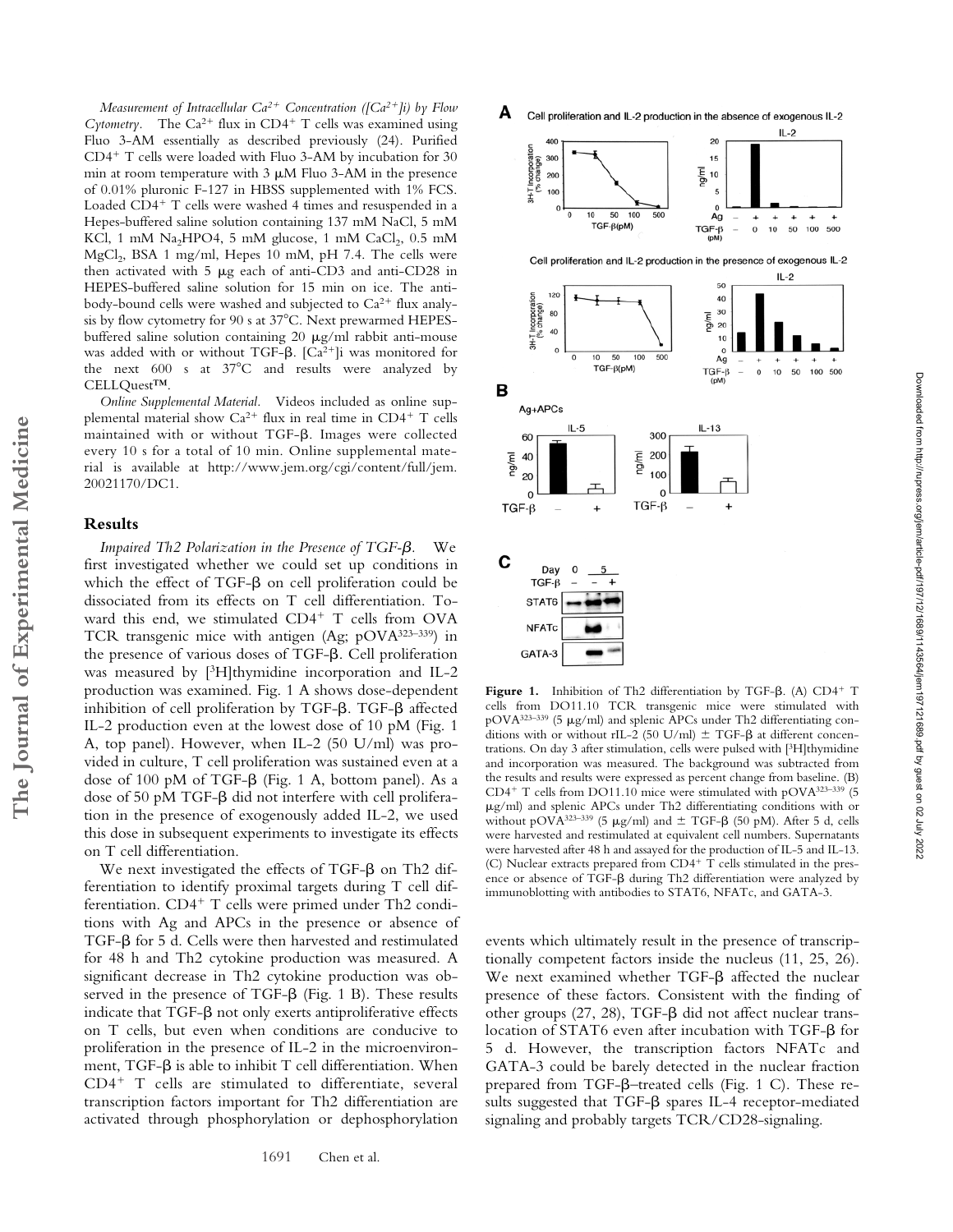

Figure 2. NFATc, and not NF- $\kappa$ B, is the target of TGF- $\beta$  during Th2 differentiation. (A)  $CD4^+$  T cells were stimulated with anti-CD3 and anti-CD28 under Th2 differentiating conditions with or without the addition of TGF- $\beta$  (50 pM). After 72 h incubation, the cells were harvested and stained for the simultaneous expression of cell-surface CD4, and intracellular IL-4 and IL-5. Flow cytometry was performed with 50,000 gated events collected for analysis of each sample. Appropriate isotype controls were included for each antibody. Cells in the lymphoid gate consisted of  $>98\%$  CD4<sup>+</sup> cells in all experimental groups. Compared with controls stimulated with anti-CD3 + anti-CD28 alone, TGF- $\beta$  inhibited intracellular expression of both cytokines: 0.76% versus 0.11% of CD4<sup>+</sup> cells for IL-4, and 0.38% versus 0.04% of CD4<sup>+</sup> cells for IL-5, respectively. (B) To determine the effects on NF-KB activation, cells were stimulated in the presence or absence of TGF- $\beta$  for 3 h. Nuclear extracts were prepared and analyzed for NF-KB activation by EMSA. (C) TGF- $\beta$ and CsA both inhibit NFATc translocation as well as up-regulation of GATA-3 expression during Th2 differentiation. CD4+ T cells were stimulated with anti-CD3 and anti-CD28 under Th2- differentiating conditions with or without TGF- $\beta$  (50 pM) or cyclosporin A (100 ng/ml). Nuclear extracts were prepared and analyzed for the presence of NFATc and GATA-3. It is to be noted that induced, but not basal, expression of  $GATA-3$  is inhibited by  $CsA$  and  $TGF-\beta$ .

TGF- $\beta$  Does Not Inhibit NF-*KB Activation but Impairs NFATc Translocation and GATA-3 Expression.* The series of experiments described next were performed to determine the effects of TGF- $\beta$  during primary stimulation of  $CD4^+$  T cells under Th2-differentiating conditions. As shown in Fig. 2 A, TGF- $\beta$  inhibited Th2-type cytokine production during primary stimulation of cells using a combination of anti-CD3/anti-CD28. Recently, we have shown that TCR-induced NF-KB activation is essential for GATA-3 expression and in turn Th2 differentiation (12). Because our data suggested that  $TGF-\beta$  may interfere with TCR signaling, we asked whether TGF- $\beta$  interfered with the activation of  $NF-\kappa B$ . As shown in Fig. 2 B, there was essentially no effect of TGF- $\beta$  on NF- $\kappa$ B activation as measured by EMSA.

NFATc is known to be an important regulator of IL-4 production and thus of Th2 differentiation (29, 30). In resting cells, NFATc resides in the cytoplasm as a phosphorylated protein. Upon stimulation, NFATc undergoes dephosphorylation by the calcium-dependent phosphatase calcineurin, which allows it to translocate to the nucleus to induce gene transcription (31, 32). The dephosphorylation of NFATc by calcineurin is inhibited by cyclosporin A (CsA). As shown in Fig. 2 C, treating cells with CsA not only inhibited the nuclear translocation of NFATc, but the up-regulation of GATA-3 expression in stimulated cells was also compromised despite the presence of exogenously added IL-4. It is to be noted that the basal low level of GATA-3 expression that is typically observed in CD4 T cells was not affected by either CsA or TGF- $\beta$  but only the induced expression was inhibited by both reagents. A direct effect of calcineurin on GATA-3 is unlikely as, unlike NFATc, GATA-3 resides in the nucleus in nuclear bodies in unstimulated cells (33) and undergoes phosphorylation and not dephosphorylation upon stimulation of cells, as we recently demonstrated (34). These results suggest a potential role for NFATc in the expression of GATA-3 which may be direct or indirect through regulation of other NFATc-dependent transcription factors. The early induction of NFATc during Th2 differentiation and its essential role in IL-4 gene expression together with the inhibition of GATA-3 expression by CsA prompted us to explore effects of TGF- $\beta$  on TCR/CD28-induced proximal pathways that are linked to NFATc activation.

The effects of TGF- $\beta$  on NFATc could be either on suppression of NFATc expression or on inhibition of NFATc translocation. As shown in Fig.  $3$  A, CD4<sup>+</sup> T cells stimulated by a combination of anti-CD3 and anti-CD28 under Th2-differentiating conditions displayed a net increase in NFATc levels which was not inhibited by either TGF- $\beta$  or CsA as determined by immunoblotting of whole cell lysates. There are three splice variants of NFATc and the slightly slower migration pattern of the bands in TGF- $\beta$  and CsA-treated cultures reflects inhibition of dephosphorylation of NFATc that is normally effected by calcineurin. These observations showed that although TGF- $\beta$ , like CsA, inhibits processing of NFATc, it does not interfere with net NFATc accumulation in the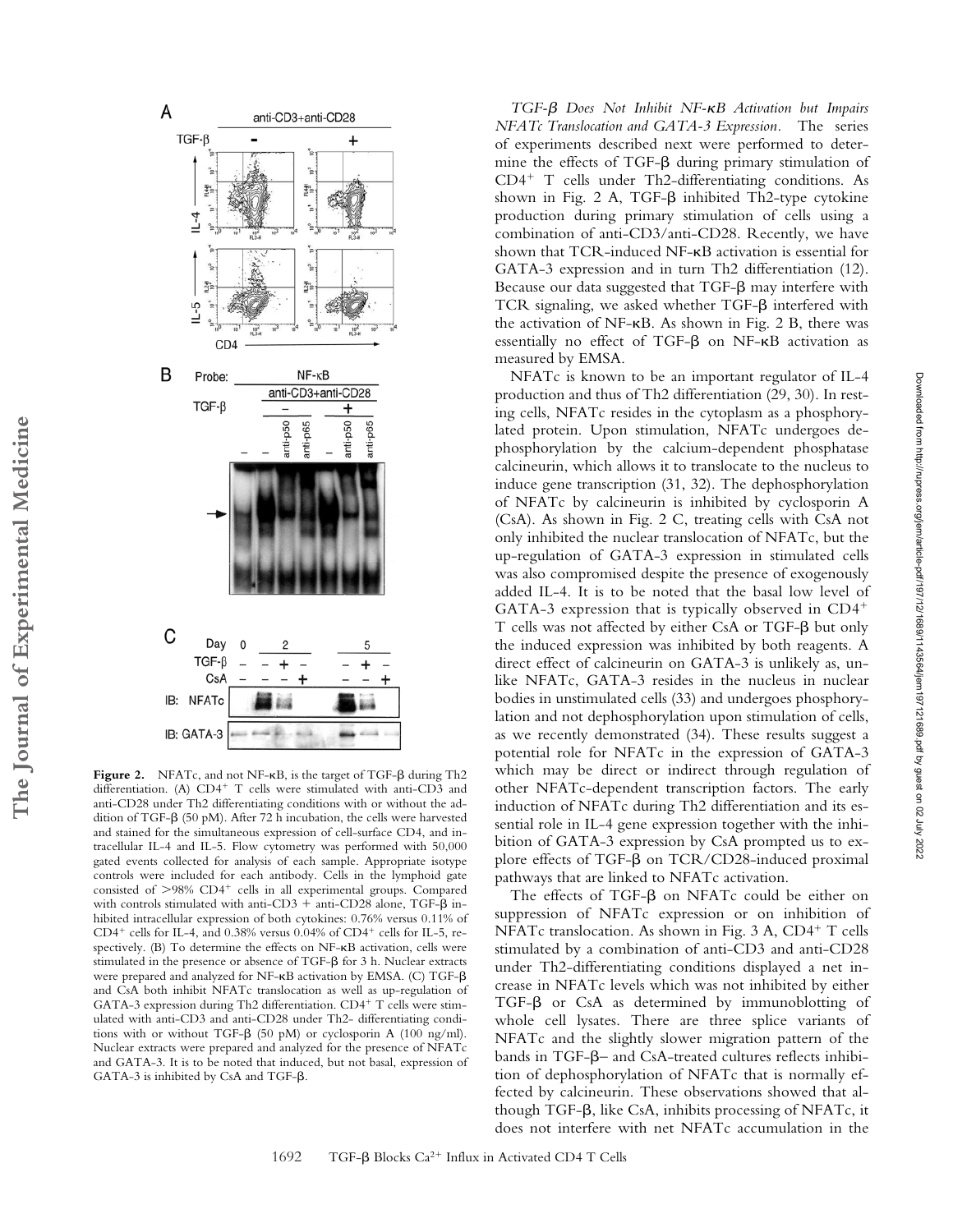

Figure 3. TGF- $\beta$  interferes with signals essential for NFATc translocation but not gene expression. In all experiments (A) whole cell lysates were prepared from CD4<sup>+</sup> T cells stimulated under Th2 differentiating conditions in the presence or absence of  $TGF- $\beta$  or CsA. The expression of$ NFATc was assessed by immunoblotting. (B) CD4+ T cells were incubated with or without leptomycin B (20 ng/ml) for 30 min and then stimulated with anti-CD3 and anti-CD28 under Th2 differentiating conditions  $\pm$  TGF- $\beta$  (50 pM). Nuclear extracts were prepared after 4 h of stimulation and analyzed for the presence of NFATc. (C) CD4<sup>+</sup> T cells were stimulated with PMA and ionomycin under Th2 differentiating conditions with or without the addition of TGF- $\beta$  (50 pM). Nuclear extracts were prepared and analyzed for the presence of NFATc and GATA-3. It is to be noted that while stimulation by  $Ag + APC$  or anti-CD3 + anti-CD28 maintains nuclear presence of NFATc up to 5 d, very little active NFATc is detected at 5 d after stimulation with a combination of PMA and ionomycin. (D) Expression of constitutively active NFATc (caNFATc1) in  $CD4^+$  T cells restores the expression of GATA-3 and IL-13 inhibited by TGF- $\beta$ . Activated CD4<sup>+</sup> T cells were infected with recombinant retrovirus expressing caNFATc1 and or control virus. Infected  $CD4+$  T cells were subsequently incubated under Th2-differentiating condition with or without TGF- $\beta$  (50 pM). Nuclear extracts were prepared at 5 d of culture and analyzed by immunoblotting for the presence of GATA-3. The same blot was then stripped and reprobed with anti-Oct-1 antibody. Culture supernatants were analyzed for the presence of IL-13.

cell. In a recent study, Feske et al. showed that the duration of nuclear presence of NFAT influences the pattern of expression of several cytokines in human T cells (35). This observation led us to suspect that  $TGF-\beta$  may interfere

1693 Chen et al.

with the nuclear residence of NFATc either by inhibiting its import (by suppressing dephosphorylation) or by expediting its export (by enhancing rephosphorylation). To investigate this, we used the drug leptomycin B (LMB), which inhibits Crm-1–mediated export of NFATc causing accumulation of NFATc in the nucleus (36). Thus, if TGF- $\beta$  interfered with NFATc import, LMB would be unable to cause nuclear accumulation of NFATc. On the other hand, if TGF- $\beta$  did not interfere with import of NFATc but only expedited its export, similar levels of NFATc should be observed in control and TGF- $\beta$ -treated cells in the presence of LMB. As shown in Fig. 3 B, cells stimulated under Th2-differentiating conditions in the presence of both  $TGF-\beta$  and LMB showed very little evidence of nuclear trapping by LMB compared with control stimulated cells that were treated with LMB suggesting that TGF- $\beta$  interfered with a signaling event that controls NFATc import (dephosphorylation).

One key check point in the initiation and maintenance of nuclear presence of NFATc is calcium  $(Ca^{2+})$  influx in cells (37, 38). We reasoned that if  $Ca^{2+}$  influx into cells was affected by the presence of  $TGF-\beta$ , then we should be able to bypass the effects of TGF- $\beta$  by addition of a calcium ionophore such as ionomycin to the cells.  $CD4^+$  T cells were stimulated with phorbol myristate acetate (PMA) and ionomycin under Th2-stimulatory conditions in the presence or absence of TGF- $\beta$  and the expression of NFATc and GATA-3 was analyzed. As illustrated in Fig. 3 C, TGF- $\beta$  did not inhibit the nuclear presence of NFATc or of GATA-3 when cells were treated with PMA and ionomycin indicating that  $TGF-\beta$  targeted pathways that regulated  $[Ca^{2+}]_i$  levels.

To assess the importance of inhibited NFATc1 on T cell differentiation by TGF- $\beta$ , a constitutively active mutant form of NFATc1 or control virus was introduced into  $CD4^+$  T cells by retroviral-mediated gene transfer techniques (21). As shown in Fig. 3 D, infection of cells with virus expressing the mutant but not with the control virus restored GATA-3 expression in the cells. It is interesting that this mutant was found to increase IFN- $\gamma$  expression and actually decrease IL-4 expression in recent studies (21). However, as shown in Fig. 3 D, the levels of the cytokine IL-13 in the culture supernatant was restored to levels in the absence of TGF- $\beta$  when caNFATc1 was expressed in the presence of TGF- $\beta$ . Similarly, we have also found significant restoration of IL-5 levels (unpublished data). It should be noted that since  $TGF-\beta$  was added to the cultures after infection with retrovirus to allow efficient infection with the virus, the inhibition of IL-13 production by TGF- $\beta$  was not as drastic as shown in Figs. 1 and 2 where TGF- $\beta$  was present since the beginning. Given its ability to restore GATA-3 expression and maintain IL-5 and IL-13 expression, the effect of caNFATc1 on IL-4 could be specific and suggests that while NFATc1 is undoubtedly important for IL-4 expression as previous studies have shown (29, 30), unregulated expression of NFATc1 may ultimately inhibit IL-4 expression by conflicting with the expression of or antagonizing other transcription factors such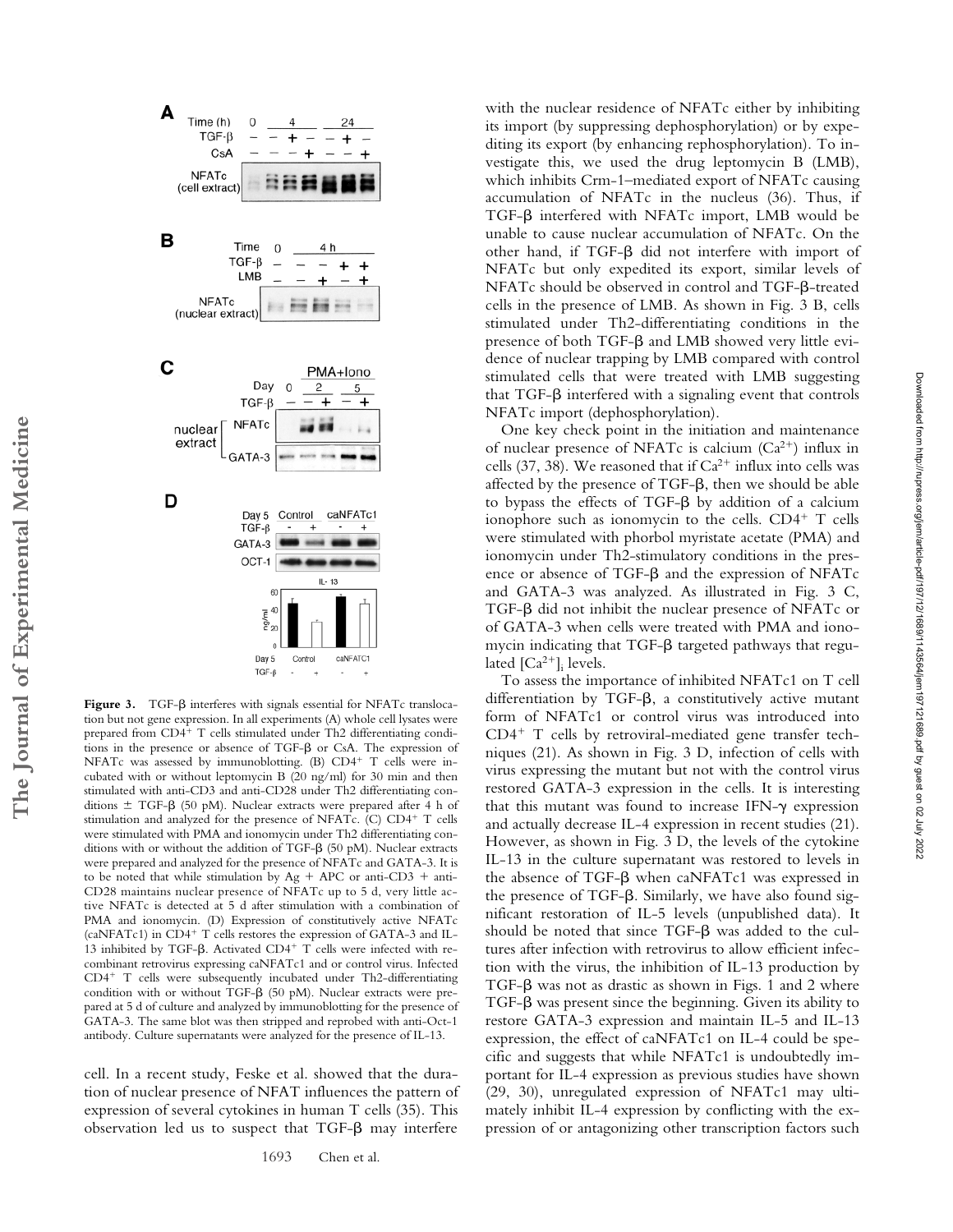TGF- $\beta$  Does Not Prevent Th<sub>2</sub> Responses in Committed Th<sub>2</sub>  $Cells.$  To investigate whether  $TGF-\beta$  was also able to influence Th2 responses in already committed Th2 cells which have high levels of GATA-3 expression, we allowed  $CD4^+$  T cells to differentiate along the Th2 lineage without TGF- $\beta$  and added it only during restimulation. As shown in Fig. 4, addition of TGF- $\beta$  during secondary stimulation did not impair either GATA-3 or NFATc expression or Th2 cytokine production. This shows that TGF- $\beta$  can prevent the development of Th2 cells but does not affect activation of already committed Th2 cells. Our results are not unexpected since it has been previously shown that T cells developing along the Th2 lineage undergo loss of calcium signaling pathways (40) and thus these cells can be expected to be less susceptible to inhibition by TGF- $\beta$ .

TGF- $\beta$  Affects Th1 Development by Inhibiting Both T-bet and NFATc Expression. Although TGF- $\beta$  has been shown to affect Th1 development (41, 42), given the IFN- $\gamma$ -stimulating effect of the constitutively active NFATc and the demonstrated role of NFAT $c$  in IFN- $\gamma$  gene transcription (43, 44), we were interested to determine whether TGF- $\beta$ 



**The Journal of Experimental Medicine**

A

The Journal of Experimental Medicine



 $Figure 4. TGF- $\beta$  does not in$ hibit Th2 cytokine production when added during secondary stimulation of already committed Th2 cells. (A) CD4<sup>+</sup> T cells were stimulated with anti-CD3 and anti-CD28 under Th2 differentiating conditions. After 5 d of culture, cells were harvested and restimulated with anti-CD3 and anti-CD28 (IL-2, 50 U/ml) in the presence or absence of TGF-β (50 pM). Nuclear extracts were prepared 2 d after restimulation and analyzed by immunoblotting with antibodies to GATA-3 and NFATc. (B) Supernatants were harvested after 48 h and assayed for the production of IL-4, IL-5, and IL-13 by ELISA.

was able to inhibit NFATc activation in Th1-developing cells. As shown in Fig. 5 A, while TGF- $\beta$  did inhibit T-bet expression as shown previously, the effect on NFATc was more pronounced. These inhibitory effects were reflected in inhibition of IFN- $\gamma$  production by the cells (Fig. 5 B).

TGF- $\beta$  Interferes with Activation of the Tec Kinase Itk. Stimulation of the TCR/CD28 signaling pathways results in a complex series of sequential phosphorylation/dephosphorylation events that control cell proliferation and differentiation. The Tec family of nonreceptor tyrosine kinases has an important role in integrating multiple signals from TCR/CD28 and transmitting them to molecules downstream in the signaling cascade. In T cells, three Tec-family members have been well studied: Itk, Rlk, and Tec (45). Both TCR signaling and costimulatory signals contribute to tyrosine phosphorylation of these kinases resulting in their activation (45). Tec kinases such as Itk and Tec have been demonstrated to play a role in TCR signaling for IL-2 production,  $Ca^{2+}$  mobilization and in turn NFATc translocation (46-48). To determine if TGF-  $\beta$  could interfere with Itk activity, Itk was immunoprecipitated with anti-Itk antibody after stimulation of  $CD4^+$  T cells in the presence or absence of TGF- $\beta$  and Itk phosphorylation was analyzed by immunoblotting with anti-phosphotyrosine antibody. As shown in Fig. 6 A, Itk phosphorylation was rapidly induced when cells were stimulated by cross-linking of cell surface-bound anti-CD3 and anti-CD28. The phosphorylation peaked at 2 min and was detected until 20 min after stimulation (unpublished data). When cells were stimulated with plate-bound antibodies, the increased phosphorylation was sustained until 60 min after TCR/CD28 stimulation in the absence of TGF- $\beta$ . Itk phosphorylation, however, did



Figure 5. Inhibition of Th1 differentiation by TGF- $\beta$ . (A) CD4<sup>+</sup> T cells were stimulated with anti-CD3 and anti-CD28 under Th1 differentiating conditions  $\pm$  TGF- $\beta$  (50 pM). Nuclear extracts were prepared at 3 d and 5 d of culture and analyzed for the presence of T-bet. The same blot was then stripped and sequentially reprobed with anti-NFATc antibody and anti-CREB-1 antibody. (B) IFN- $\gamma$  concentrations in the culture supernatants collected at days 2 and 5 after stimulation were determined by ELISA.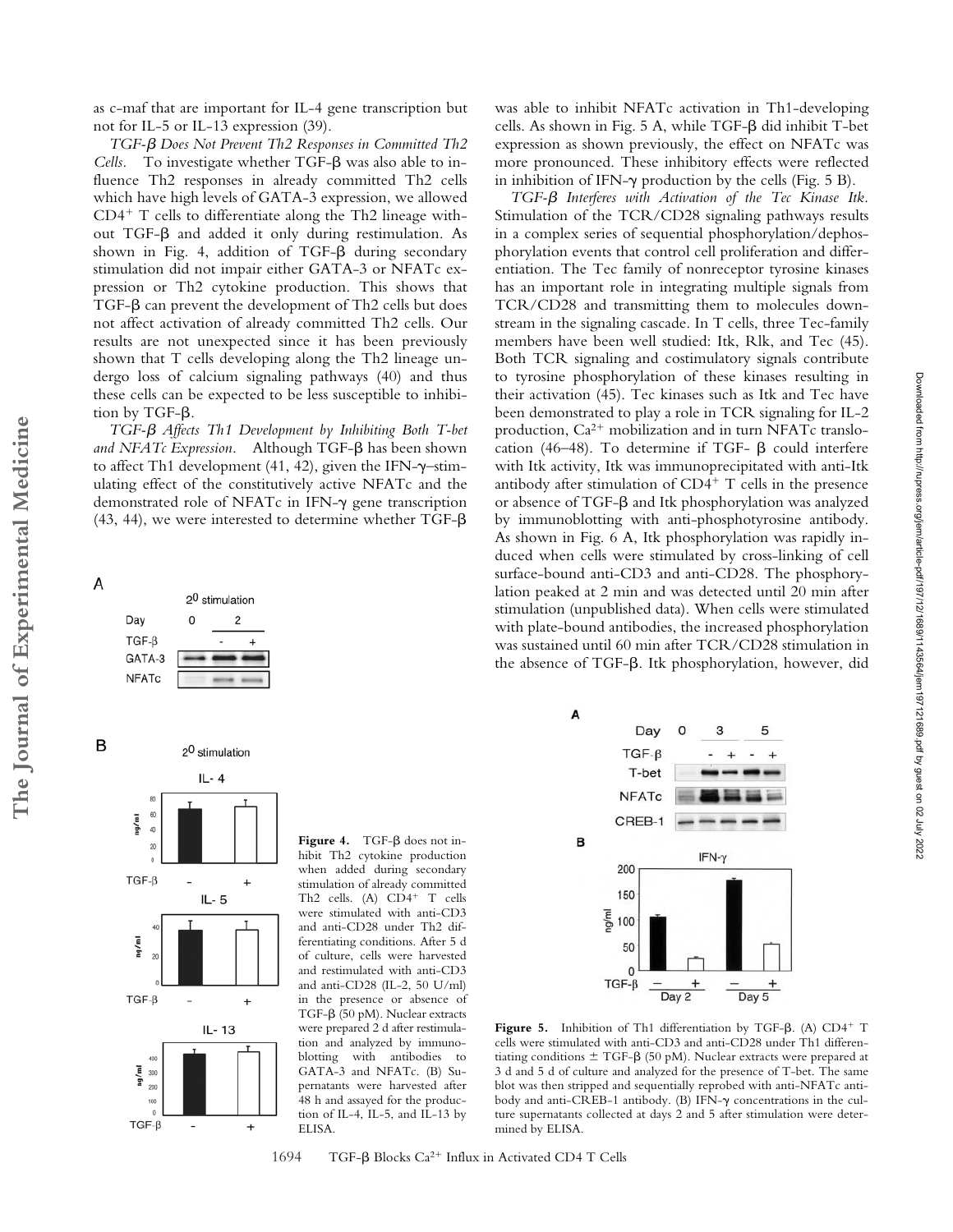not increase in the presence of  $TGF-\beta$  using either method of cell stimulation. We also examined Itk kinase activity in Th2-differentiating cells in the presence or absence of  $TGF-\beta$  and found an inhibition of Itk kinase activity in the presence of TGF- $\beta$  (Fig. 6 B). Recently, unlike Itk<sup>-/-</sup> mice which are defective in Th2 responses in vivo, It $k^{-/-}$ 



Figure 6. Impaired Itk phosphorylation in the presence of TGF- $\beta$ . (A)  $CD4+$  T cells were stimulated either by cross-linking of cell surfacebound anti-CD3 and anti-CD28 with rabbit anti–mouse antibody or with plate-bound anti-CD3 and anti-CD28 antibodies  $\pm$  TGF- $\beta$  (50 pM). Cells were harvested and lysed at the indicated time points. Cell lysates were immunoprecipitated with anti-Itk antibody. The immunoprecipitates were analyzed by immunoblotting using anti-phosphotyrosine antibody (4G10) to detect the level of phosphorylation. The same blot was then stripped and reprobed with anti-Itk antibody. (B) TGF- $\beta$  decreases Itk kinase activity in stimulated CD4<sup>+</sup> T cells. CD4<sup>+</sup> T cells were stimulated by anti-CD3 and anti-CD28 under Th2 differentiating conditions  $\pm$  TGF- $\beta$  (50 pM). Equal amounts of cell lysate proteins were immunoprecipitated with anti-Itk antibody. The kinase reaction was performed during  $15$  min with  $[\gamma^{-32}P]$  ATP, cold ATP, and the SRC peptide. The reaction was stopped, blotted onto phosphocellulose paper, and incorporation was measured. (C) Effect of TGF- $\beta$  on Rlk autophosphorylation. CD4+ T cells were stimulated by anti-CD3 and anti-CD28 under Th2 differentiating conditions with or without TGF- $\beta$  (50 pM). Equal amounts of cell lysate proteins were immunoprecipitated with anti-Rlk antiserum. The kinase reaction was performed with  $[\gamma^{-32}P]$  ATP and cold ATP for 15 min. The reaction was stopped by adding SDS-sample buffer and the samples were subjected to SDS-PAGE. Protein phosphorylation was assessed by autoradiography.

 $Rlk^{-/-}$  mice were found to maintain Th2 responses (49). To investigate Rlk phosphorylation in Th2 developing cells, Rlk was immunoprecipitated and an immunecomplex kinase assay was performed to detect autophosphorylation of Rlk as described previously (17). As shown in Fig. 6 C, we detected basal levels of phsophorylation of Rlk which did not change upon stimulation of cells. In other experiments, this protein band was not detected using control rabbit serum confirming the specificity of the antiserum (unpublished data). Because Itk has been shown to regulate  $Ca^{2+}$  mobilization, which is critical for NFATc translocation, we next examined the  $Ca^{2+}$  response in the presence of TGF- $\beta$ .

To determine the effects of TGF- $\beta$  on Ca<sup>2+</sup> flux in activated  $CD4^+$  T cells, we used both flow cytometry and real-time imaging techniques using the  $Ca^{2+}$ -binding ratiometric dye Fura-2M. In the flow cytometry method, cells were loaded with fluo-3 AM and incubated with anti-CD3 and anti-CD28. Cells were activated by cross-linking the bound antibodies and the intracellular  $Ca^{2+}$  level was monitored by flow cytometry. As shown in Fig. 7 A, in the absence of TGF- $\beta$ , the typical biphasic response was noted with an initial rapid increase in  $[Ca^{2+}]$ i that was followed by a sustained low level of  $[Ca^{2+}]$ i. Addition of TGF- $\beta$ caused the initial increase in  $[Ca^{2+}]$ i which dropped to basal levels by 4 min. We have also monitored  $[Ca<sup>2+</sup>]$ i in the cells using a ratiometric technique that is being increasingly used to track T cell dynamics at several levels in vitro (50). In this technique, Fura-2M-loaded CD4+ T cells were added to anti-CD3 and anti-CD28–coated chambered glass coverslips mounted in a Harvard Systems culture chamber maintained at 37°C and containing medium with or without TGF- $\beta$ . Images were collected every 10 s using motorized excitation filters at 340 and 380 nm and emission at 515 nm. Images at two time points are shown in Fig. 7 B. As shown in Fig. 7 C, there was an initial small change in the ratio in both control and TGF-ß-treated cells which returned to baseline by  $\sim$ 150 s. However, the subsequent steady, dramatic increase in the ratio observed in the control cells due to increased calcium levels in the cells was not observed in the presence of TGF- $\beta$ .

Downloaded from http://rupress.org/jem/article-pdf/197/12/1689/1143564/jem197121689.pdf by guest on 02 July 2022

Downloaded from http://rupress.org/jenr/article-pdf/197/12/1689/1143564/jem197121689.pdf by guest on 02 July 2022

TGF- $\beta$  Does Not Affect Lck or ZAP-70 Phosphorylations *but Inhibits ERK Phosphorylation.* To determine whether inhibition of Itk activation was a consequence of inhibition of Lck and/or ZAP-70 phosphorylation, which are known to regulate Itk activation (22, 51), cells were stimulated in the presence or absence of  $TGF- $\beta$  and cell extracts were$ prepared to examine protein phosphorylations. As shown in Fig. 8 A, TGF- $\beta$  did not inhibit either Lck or ZAP-70 phosphorylations. We also investigated whether  $TGF-\beta$ could alter other TCR-induced signaling events that have been suggested to regulate NFATc function. T cells deficient in Itk show an inability to activate the mitogen-activated protein (MAP) kinases ERK1 and ERK2 (52). ERK phosphorylation induced upon TCR/CD28 ligation was inhibited by TGF- $\beta$  (Fig. 8 B). Interestingly, as observed with Itk phosphorylation, use of plate-bound antibodies for cell activation resulted in a delayed profile of ERK phos-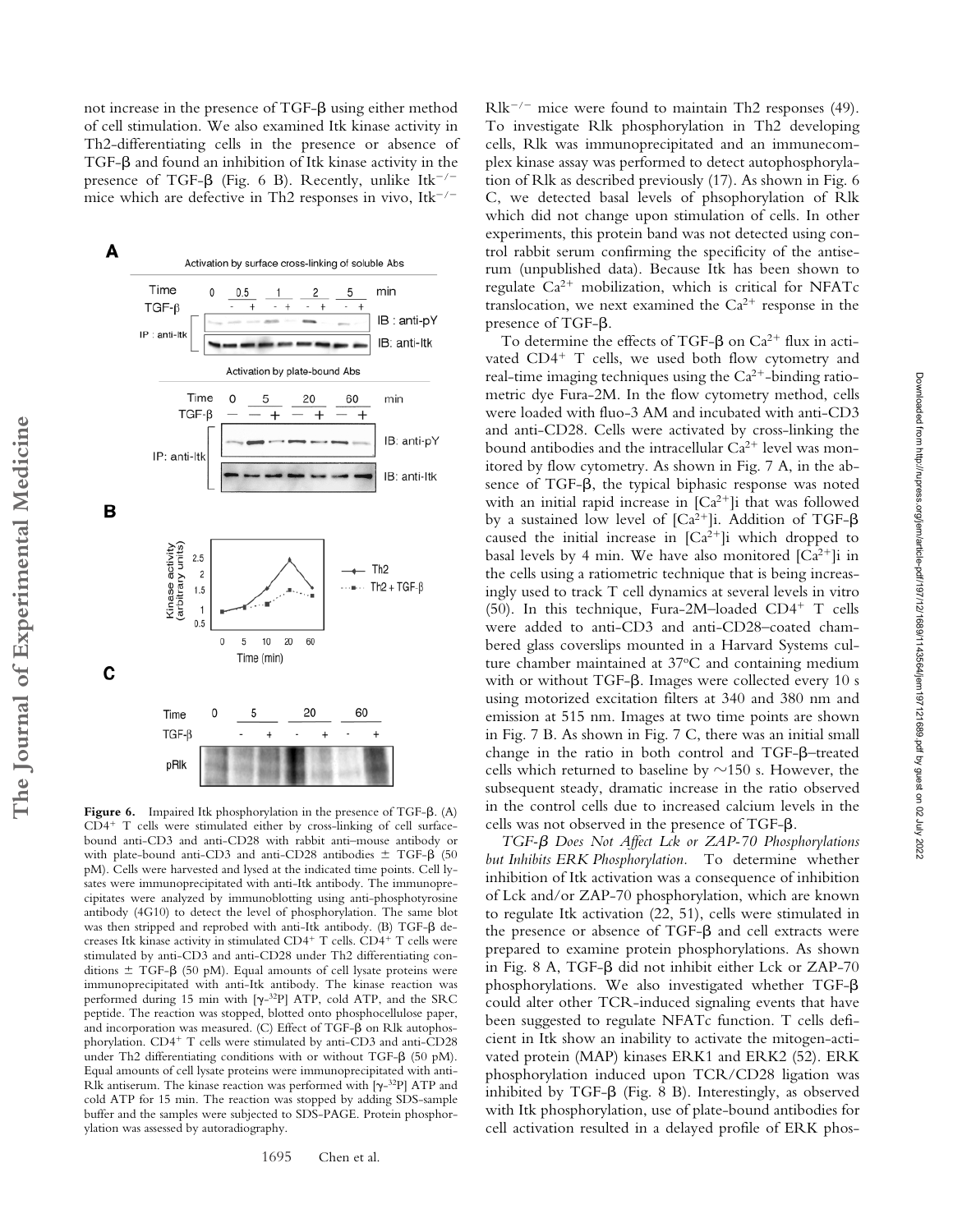

8 minutes 30 seconds

1 minute 40 seconds

B



Figure 7. TGF- $\beta$  blocks Ca<sup>2+</sup> influx in activated CD4<sup>+</sup> T cells. (A) Fluo-3 AM loaded CD4<sup>+</sup> T cells were incubated with anti-CD3 and anti-CD28 for 15 min on ice. After measuring the basal mean fluorescence intensity (mean F0) for 80 s, cells were stimulated by cross-linking with rabbit anti–mouse antibody in a Hepes-buffered saline solution containing IL-2 (50 U/ml) with or without TGF- $\beta$ . Ca<sup>2+</sup> flux was monitored by measuring mean fluorescence intensity (F) for the next 10 min. (B)  $CD4^+$  T cells were added to the warmed chambered anti-CD3– and anti-CD28–coated cover-slip containing culture medium and images were collected every 10 s. The cells are colored to show the relative intensities of the 340 nm (green) and 380 nm (red) signal. At early time points (for example in the 1 min and 40 s time point shown here), most cells appear red/orange reflecting the higher 380 nm component to the signal. However, at later time points (in this example the 8 min 30 s images are shown), while there is little change in the ratio in cells treated with TGF- $\beta$ , the control cells show a clear change in the ratio, and most of the cells have a significant increase in the  $340$  component (bar =  $50$ microns). (C) Graphical representation of the results. The measured values represent the ratio for 15 cells in each experimental condition.



Figure 8. TGF- $\beta$  does not inhibit Lck or ZAP-70 phosphorylations but inhibits ERK phosphorylation. Whole cell lysates were prepared from  $CD4^+$  T cells stimulated by cross-linking anti-CD3 and anti-CD28 bound to cells under neutral conditions (IL-2, 50 U/ml) in the presence or absence of TGF- $\beta$  (50 pM). Total cell lysates were prepared and analyzed for the phosphorylation of (A) Lck and ZAP-70 or (B) ERK, JNK, and GSK-3.

phorylation (at  $\sim$ 60 min; unpublished data) as has been previously observed in other studies (53). The JNK MAP kinase pathway has been shown to inhibit Th2 responses through phosphorylation of NFATc (54, 55). We therefore examined whether  $TGF-\beta$  treatment led to increase in JNK phosphorylation. However, no increase in JNK phosphorylation was observed in the presence of TGF- $\beta$ . Yet another mechanism that regulates shuttling of NFATc between the cytoplasm and the nucleus is glycogen synthase kinase-3 (GSK-3). By phosphorylating serine residues within serine-rich regions and serine-proline repeats in NFATc, GSK-3 enhances export of NFATc from the nucleus. Thus while a kinase-inactive mutant of GSK-3 has been shown to slow down nuclear export of NFATc, overexpression of GSK-3 expedites nuclear export of this factor (56). As TCR engagement leads to phosphorylation of GSK-3, which inhibits its activity thereby allowing nuclear localization of NFATc, we investigated whether TGF- $\beta$ interfered with GSK-3 phosphorylation which would prevent normal activation of NFATc. Our results show that TGF- $\beta$  does not interfere with the phosphorylation status of GSK-3 in stimulated cells (Fig. 8 B).

## **Discussion**

The immunosuppressive functions of TGF- $\beta$  are well recognized. TGF- $\beta$  has been found to inhibit primary responses in  $CD4^+$  T cells during both Th1 and Th2 differentiation and memory Th2 cells were found to resist TGF- -–mediated suppression (57). In Th1 cells, the inhibitory effect of TGF- $\beta$  was initially associated with the attenuation of IL-12RB2 expression and, more recently, with inhibition of T-bet expression (41, 42). Consistent with the reports of two other groups (27, 28), we show inhibition of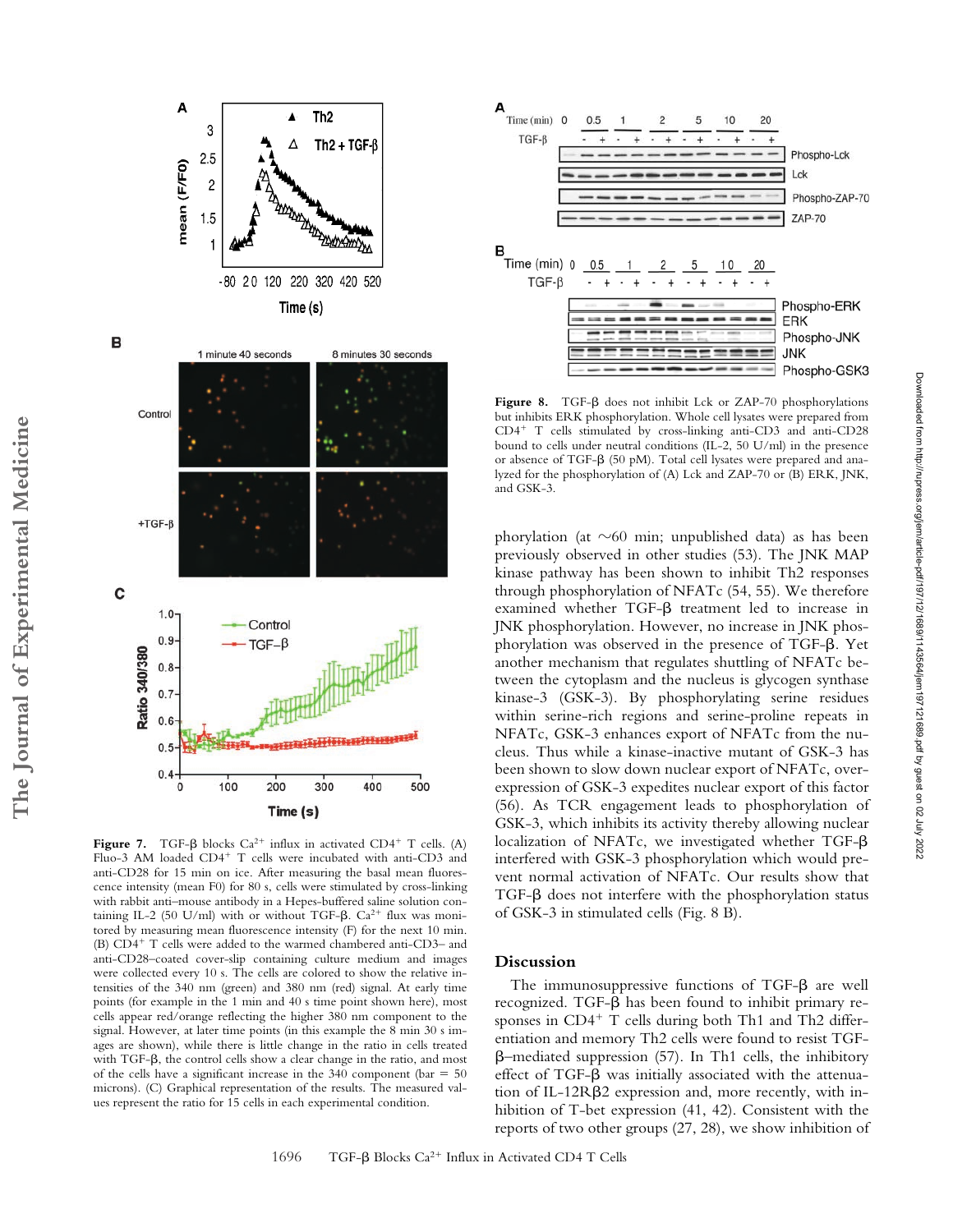GATA-3 expression in Th2 cells in the presence of TGF- $\beta$ and absence of any effects on STAT6 activation. In developing Th1 cells, TGF- $\beta$  caused inhibition of IFN- $\gamma$  production and T-bet expression as shown previously (42). Addition of TGF- $\beta$  during differentiation to either lineage inhibited NFATc activation. A critical requirement for NFATc activation is sustained levels of elevated  $[Ca^{2+}]$ i. We show that TGF- $\beta$  prevents  $Ca^{2+}$  influx in CD4<sup>+</sup> T cells that is important for both Th1 and Th2 differentiation. The phosphorylation of the Tec kinase, Itk, which regulates  $Ca^{2+}$  mobilization and NFATc translocation (45, 47, 52, 58) was impaired in the presence of TGF- $\beta$ .

We and others have demonstrated an essential role for GATA-3 in Th2 differentiation (18, 59). Inhibition of GATA-3 function in mice limits Th2 responses in a model of allergic airway inflammation (19). We have also shown that the p50 subunit of  $NF-\kappa B$  plays a nonredundant role in GATA-3 gene expression in developing Th2 cells (12), most likely involving the classic  $NF-\kappa B$  complex, the p50: p65 heterodimer, that is activated by TCR signaling. NF-  $\kappa$ B, however, does not appear to be a target of TGF- $\beta$ . Instead our data suggest that the inhibition of GATA-3 expression by  $TGF-\beta$  may be secondary to inhibition of  $NFATc$  activation by TGF- $\beta$  since CsA inhibited not only NFATc translocation but also GATA-3 expression and inhibition of a constitutively active mutant of NFATc restored GATA-3 expression and also Th2 cytokine production. The precise mechanism by which NFATc controls GATA-3 expression remains to be determined. It is to be noted that multiple NFAT-binding sequences can be identified in the 5'-flanking region of the GATA-3 gene.

**The Journal of Experimental Medicine**

The Journal of Experimental Medicine

Activation of transcription factors such as NF-KB and NFATc, that play crucial roles in orchestrating multiple responses in T cells including proliferation, differentiation, and apoptosis, is dependent on  $Ca^{2+}$  mobilization. There are two stages of  $Ca^{2+}$  mobilization in T and B cells which are coupled to differential transcription factor activation through various signaling intermediates. TCR stimulation leads to an initial rapid but transient peak of  $Ca^{2+}$  influx. This is triggered by TCR-induced activation of PLC- $\gamma$ which cleaves phosphatidylinositol 4,5 biphospahate  $(PIP<sub>2</sub>)$ to inositol 1,4,5-triphosphate  $(IP_3)$  and diacylglycerol (DAG). IP<sub>3</sub> then binds to IP<sub>3</sub> receptors on the endoplasmic reticulum which triggers release of intracellular stores of  $Ca^{2+}$  into the cytoplasm. This initial rise in  $[Ca^{2+}]$ <sub>i</sub> then signals influx of  $Ca^{2+}$  across the plasma membrane which is mediated by specialized depletion-activated channels called calcium-release-activated  $Ca^{2+}$  channels (CRAC; reference 60). The initial  $\left[Ca^{2+}\right]_i$  spike is sufficient to activate NF-KB (38). However, other transcription factors such as NFAT require more sustained  $\left[Ca^{2+}\right]_i$  levels (37, 38). Our  $r$  results show that while TGF- $\beta$  does not affect the initial rapid increase in  $[Ca^{2+}]_i$ , it compromises the duration of the  $Ca^{2+}$  signal which is consistent with our observation that the activation of NFAT, but not of NF-KB, is affected by TGF- $\beta$ .

After TCR ligation or engagement of IgM on B cells, nonreceptor tyrosine kinases including members of the Src

and Syk family are activated by phosphorylation, which in turn activate another family of kinases, the Tec kinases, which include Itk/Tsk/Emt, TxK/Rlk, and Tec in T cells and Btk in B cells which play an important role in transmitting signals that ultimately result in  $Ca^{2+}$  mobilization and appropriate responses in T cells and B cells (17, 47, 52, 61). It is believed that the Tec kinases are involved in sustained  $Ca<sup>2+</sup>$  influx through capacitative calcium entry which requires prolonged activation of PLC- $\gamma$  in stimulated lymphocytes (46). Gene targeting studies showed that Btk- or Itk- or Itk/Rlk-deficiency affects PLC- $\gamma$  activation as well as  $Ca^{2+}$  mobilization and MAPK activation after TCR ligation despite preservation of normal patterns of tyrosine phosphorylation and maintenance of the initial rise in  $[Ca^{2+}]$ i due to release from intracellular stores (46, 52, 58). The phosphorylation of Itk has been shown to depend on the activation of both Lck and ZAP70 although Itk does not appear to be a direct substrate of ZAP-70. As our studies did not reveal any inhibition of Lck or ZAP70 phosphorylation by TGF- $\beta$ , lack of Itk phosphorylation in the presence of TGF- $\beta$  may be due to blockade by TGF- $\beta$  of Itk recruitment to the membrane complex that is necessary for Itk phosphorylation and activation. It is also possible that the kinase that phosphorylates Itk is a more proximal target of TGF- $\beta$ .

Itk has been shown to be essential for Th2 responses in vivo (62). However, stimulated  $CD4^+$  T cells from Itkdeficient mice are unable to mount  $Ca^{2+}$  flux across the plasma membrane that is essential for NFATc activation (58). As an increase in  $[Ca^{2+}]i$  is important for both Th1 and Th2 differentiation and the subsequent translocation of NFATc also appears to be important for both Th1 and Th2 responses, it stands to reason that Itk is important for both Th1 and Th2 differentiation. By establishing Itk as a target of TGF-ß-mediated immunosuppression, our studies strengthen the importance of Tec kinases in controlling critical downstream events in T cell differentiation such as the induction of sustained  $[Ca^{2+}]_i$  levels and the nuclear localization of NFAT. It will be interesting to determine the precise relationship between proximal signaling events such as Tec kinase phosphorylation,  $Ca^{2+}$  influx and NFATc and the expression of the transcription factors T-bet in Th1 cells and GATA-3 in Th2 cells.

We thank P. Ray for helpful discussions, L. Glimcher and P. Schwartzberg for anti-T-bet and anti-Rlk antiserum, respectively, and M. Yoshida for leptomycin B and A. Gambotto for retrovirus production.

Supported by grants AI 48927, HL 60995, and P50-HL56389 from the National Institutes of Health (to A. Ray).

*Submitted: 11 July 2002 Revised: 18 April 2003 Accepted: 18 April 2003*

## **References**

1. Cerwenka, A., and S.L. Swain. 1999. TGF-beta1: immunosuppressant and viability factor for T lymphocytes. *Microbes*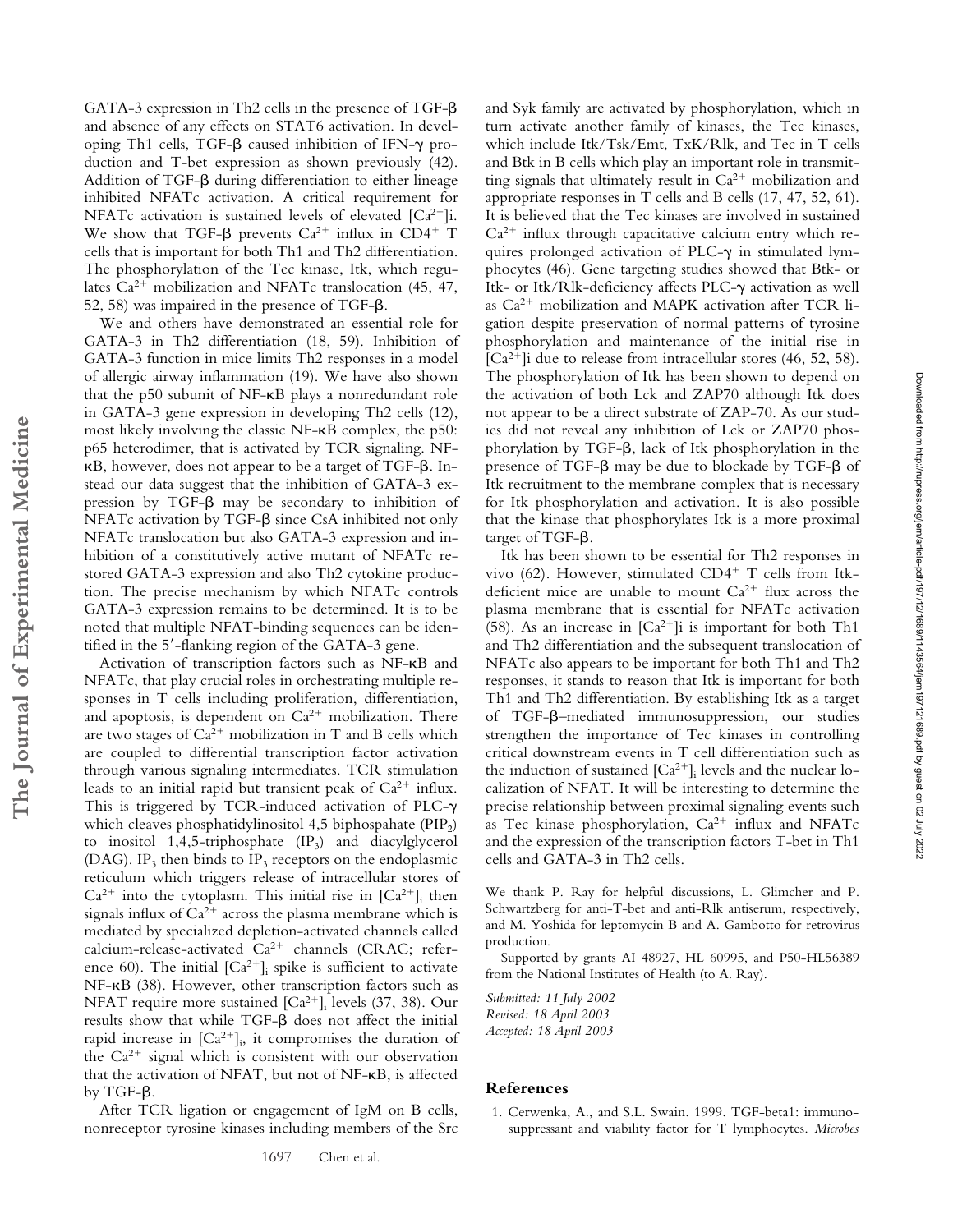*Infect.* 1:1291–1296.

- 2. Shull, M.M., I. Ormsby, A.B. Kier, S. Pawlowski, R.J. Diebold, M. Yin, R. Allen, C. Sidman, G. Proetzel, D. Calvin, et al. 1992. Targeted disruption of the mouse transforming growth factor-beta 1 gene results in multifocal inflammatory disease. *Nature.* 359:693–699.
- 3. Gorelik, L., and R.A. Flavell. 2000. Abrogation of TGFbeta signaling in T cells leads to spontaneous T cell differentiation and autoimmune disease. *Immunity.* 12:171–181.
- 4. Kehrl, J.H., L.M. Wakefield, A.B. Roberts, S. Jakowlew, M. Alvarez-Mon, R. Derynck, M.B. Sporn, and A.S. Fauci. 1986. Production of transforming growth factor beta by human T lymphocytes and its potential role in the regulation of T cell growth. *J. Exp. Med.* 163:1037–1050.
- 5. Sad, S., and T.R. Mosmann. 1994. Single IL-2-secreting precursor CD4 T cell can develop into either Th1 or Th2 cytokine secretion phenotype. *J. Immunol.* 153:3514–3522.
- 6. Haneda, K., K. Sano, G. Tamura, T. Sato, S. Habu, and K. Shirato. 1997. TGF-beta induced by oral tolerance ameliorates experimental tracheal eosinophilia. *J. Immunol.* 159: 4484–4490.
- 7. Hansen, G., J.J. McIntire, V.P. Yeung, G. Berry, G.J. Thorbecke, L. Chen, R.H. DeKruyff, and D.T. Umetsu. 2000.  $CD4(+)$  T helper cells engineered to produce latent TGFbeta1 reverse allergen-induced airway hyperreactivity and inflammation. *J. Clin. Invest.* 105:61–70.
- 8. Nakao, A., S. Miike, M. Hatano, K. Okumura, T. Tokuhisa, C. Ra, and I. Iwamoto. 2000. Blockade of transforming growth factor beta/Smad signaling in T cells by overexpression of Smad7 enhances antigen-induced airway inflammation and airway reactivity. *J. Exp. Med.* 192:151–158.
- 9. Ray, A., and L. Cohn. 1999. Th2 cells and GATA-3 in asthma: new insights into the regulation of airway inflammation. *J. Clin. Invest.* 104:985–993.
- 10. Glimcher, L.H., and K.M. Murphy. 2000. Lineage commitment in the immune system: the T helper lymphocyte grows up. *Genes Dev.* 14:1693–1711.
- 11. Kuo, C.T., and J.M. Leiden. 1999. Transcriptional regulation of T lymphocyte development and function. *Annu. Rev. Immunol.* 17:149–187.
- 12. Das, J., C.-H. Chen, L. Yang, L. Cohn, P. Ray, and A. Ray. 2001. A critical role for NF-kB in Gata3 expression and Th2 differentiation in allergic airway inflammation. *Nat. Immunol.*  $2.45 - 50.$
- 13. Nelms, K., A.D. Keegan, J. Zamorano, J.J. Ryan, and W.E. Paul. 1999. The IL-4 receptor: signaling mechanisms and biologic functions. *Annu. Rev. Immunol.* 17:701–738.
- 14. Murphy, K.M., W. Ouyang, J.D. Farrar, J. Yang, S. Ranganath, H. Asnagli, M. Afkarian, and T.L. Murphy. 2000. Signaling and transcription in T helper development. *Annu. Rev. Immunol.* 18:451–494.
- 15. Szabo, S.J., S.T. Kim, G.L. Costa, X. Zhang, C.G. Fathman, and L.H. Glimcher. 2000. A novel transcription factor, T-bet, directs Th1 lineage commitment. *Cell.* 100:655–669.
- 16. Szabo, S.J., B.M. Sullivan, C. Stemmann, A.R. Satoskar, B.P. Sleckman, and L.H. Glimcher. 2002. Distinct effects of T-bet in TH1 lineage commitment and IFN-gamma production in CD4 and CD8 T cells. *Science.* 295:338–342.
- 17. Debnath, J., M. Chamorro, M.J. Czar, E.M. Schaeffer, M.J. Lenardo, H.E. Varmus, and P.L. Schwartzberg. 1999. rlk/ TXK encodes two forms of a novel cysteine string tyrosine kinase activated by Src family kinases. *Mol. Cell. Biol.* 19: 1498–1507.
- 18. Zhang, D.-H., L. Cohn, P. Ray, K. Bottomly, and A. Ray. 1997. Transcription factor GATA-3 is differentially expressed in Th1 and Th2 cells and controls Th2-specific expression of the interleukin-5 gene. *J. Biol. Chem.* 272:21597–21603.
- 19. Zhang, D.H., L. Yang, L. Cohn, L. Parkyn, R. Homer, P. Ray, and A. Ray. 1999. Inhibition of allergic inflammation in a murine model of asthma by expression of a dominantnegative mutant of GATA-3. *Immunity.* 11:473–482.
- 20. Yang, L., L. Cohn, D.H. Zhang, R. Homer, A. Ray, and P. Ray. 1998. Essential role of nuclear factor kappaB in the induction of eosinophilia in allergic airway inflammation. *J. Exp. Med.* 188:1739–1750.
- 21. Porter, C.M., and N.A. Clipstone. 2002. Sustained NFAT signaling promotes a Th1-like pattern of gene expression in primary murine CD4 T cells. *J. Immunol*. 168:4936–4945.
- 22. Gibson, S., A. August, Y. Kawakami, T. Kawakami, B. Dupont, and G.B. Mills. 1996. The EMT/ITK/TSK (EMT) tyrosine kinase is activated during TCR signaling. *J. Immunol.* 156:2716–2722.
- 23. Gibson, S., K. Truitt, Y. Lu, R. Lapushin, H. Khan, J.B. Imboden, and G.B. Mills. 1998. Efficient CD28 signaling leads to increases in kinase activities of the TEC family tyrosine kinase EMT/ITK/TSK and the SRC family tyrosine kinase LCK. *Biochem. J.* 330:1123–1128.
- 24. Vandenberghe, P.A., and J.L. Ceuppens. 1990. Flow cytometric measurement of cytoplasmic free calcium in human peripheral blood T lymphocytes with fluo-3, a new fluorescent calcium indicator. *J. Immunol. Methods.* 127:197–205.
- 25. Jain, J., P.G. McCaffrey, V.E. Valge-Archer, and A. Rao. 1992. Nuclear factor of activated T cells contains Fos and Jun. *Nature.* 356:801–804.
- 26. Rengarajan, J., S.J. Szabo, and L.H. Glimcher. 2000. Transcriptional regulation of Th1/Th2 polarization. *Immunol. Today.* 21:479–483.
- 27. Heath, V.L., E.E. Murphy, C. Crain, M.G. Tomlinson, and A. O'Garra. 2000. TGF-beta1 down-regulates Th2 development and results in decreased IL-4-induced STAT6 activation and GATA-3 expression. *Eur. J. Immunol.* 30:2639– 2649.
- 28. Gorelik, L., P.E. Fields, and R.A. Flavell. 2000. Cutting edge: TGF-beta inhibits Th type 2 development through inhibition of GATA-3 expression. *J. Immunol.* 165:4773–4777.
- 29. Ranger, A.M., M.R. Hodge, E.M. Gravallese, M. Oukka, L. Davidson, F.W. Alt, F.C. de la Brousse, T. Hoey, M. Grusby, and L.H. Glimcher. 1998. Delayed lymphoid repopulation with defects in IL-4-driven responses produced by inactivation of NF-ATc. *Immunity.* 8:125–134.
- 30. Yoshida, H., H. Nishina, H. Takimoto, L.E. Marengere, A.C. Wakeham, D. Bouchard, Y.Y. Kong, T. Ohteki, A. Shahinian, M. Bachmann, et al. 1998. The transcription factor NF-ATc1 regulates lymphocyte proliferation and Th2 cytokine production. *Immunity.* 8:115–124.
- 31. Loh, C., K.T. Shaw, J. Carew, J.P. Viola, C. Luo, B.A. Perrino, and A. Rao. 1996. Calcineurin binds the transcription factor NFAT1 and reversibly regulates its activity. *J. Biol. Chem.* 271:10884–10891.
- 32. Shibasaki, F., E.R. Price, D. Milan, and F. McKeon. 1996. Role of kinases and the phosphatase calcineurin in the nuclear shuttling of transcription factor NF-AT4. *Nature.* 382: 370–373.
- 33. Elefanty, A.G., M. Antoniou, N. Custodio, M. Carmo-Fonseca, and F.G. Grosveld. 1996. GATA transcription factors associate with a novel class of nuclear bodies in erythroblasts